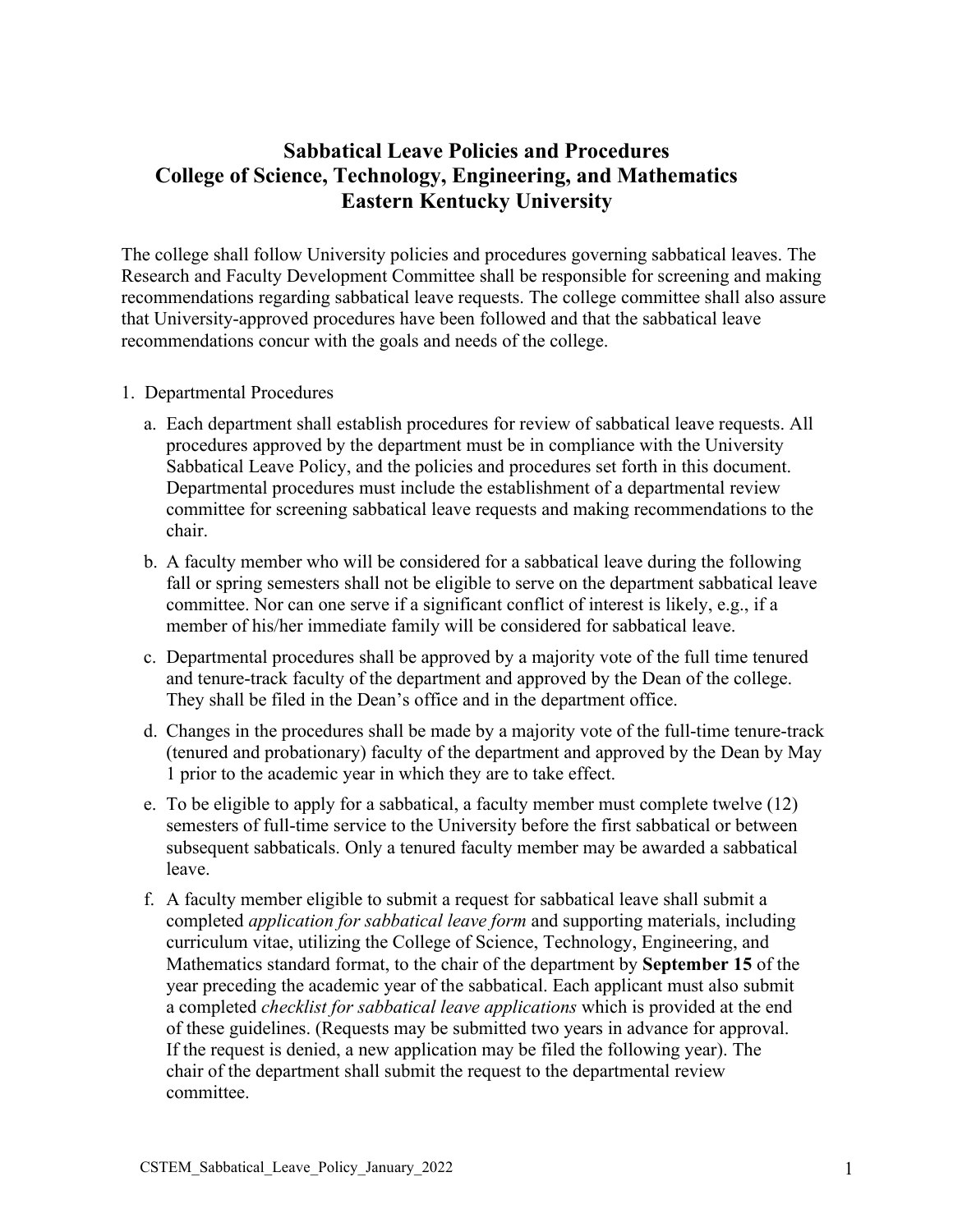- g. The departmental review committee shall compose an evaluation narrative and make arecommendation for each request. If there are multiple applicants, the committee shall also rank the sabbatical leave requests. The committee shall submit all the application materials and its recommendations to the chair of the department by **September 25**.
- h. The chair of the department shall append to each sabbatical leave request a separate recommendation and an impact statement stipulating the effect the sabbatical leave willhave on the department, including replacement costs, if any. If there are multiple applicants, the chair shall also rank the sabbatical leave requests.
- i. The chair shall forward sabbatical leave requests approved by the departmental committee and/or department chair, departmental committee and chair recommendationsand rankings, and impact statements to the Dean of the college by **October 1**.
- 2. College Procedures
	- a. The Research and Faculty Development Committee shall serve as the college review committee for sabbatical leaves.
	- b. The composition of the committee and the procedures for the election, appointment, and replacement of its members are outlined in the *Policies and Procedures for the Research and Faculty Development Committee*. The Dean is required to make recommendations on sabbatical applications and, therefore, may attend committee meetings, in a non- voting capacity, to familiarize himself/herself with committee discussions of the applications.
	- c. If a faculty member or a member of his or her immediate family is being considered for a sabbatical leave, that member shall be replaced by an alternate when the committee is reviewing sabbatical leave applications. The participation of the member on the committee when the committee is discharging its other responsibilities (e.g. Faculty development grants or research awards) is guided by the policies and procedures pertaining to those other responsibilities.
	- d. The college committee will begin review of requests for sabbatical leave by the end of the first week of October. All materials except the chair's impact statement will be made available for committee review.
	- e. The committee will first determine, by secret ballot, acceptable requests. Then, the committee shall rank, by secret ballot, the acceptable requests.
	- f. In reviewing a request for sabbatical leave, the committee should take into account the accomplishments of each previous sabbatical leave granted to the applicant. As part of the application materials a candidate should also include an updated curriculum vitae, utilizing the College of Science, Technology, Engineering, and Mathematics standard format, and a brief statement on the significance of the proposed project to his/her discipline and/or area of expertise. An applicant who has had a previous EKU sabbatical should include a brief summary of what was accomplished, the significance of the sabbatical activities, and a list of publications (full bibliographic citation), presentations, and other scholarly and/or creative activities and products resulting from the previous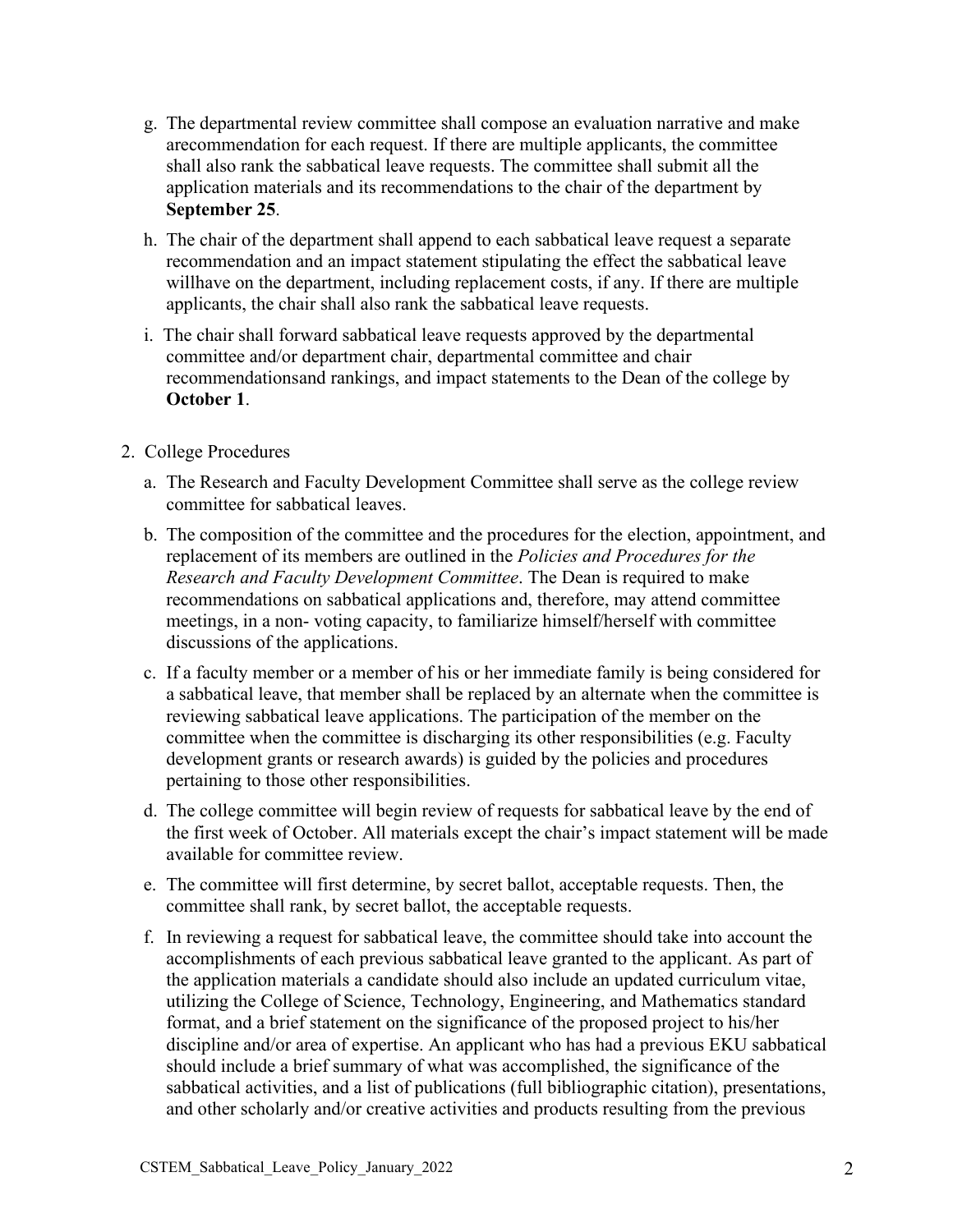sabbatical. Incomplete or late applications will not be reviewed by the college committee.

- g. Preferred purposes for sabbatical leave include, but not rank-ordered or limited to, the following:
	- 1. A carefully designed scholarly/creative project related to the discipline.
	- 2. Scholarly writing or other comparable form of creative activity as outlined in the sabbatical request with a goal of publication or presentation.
	- 3. Formal course work in an area supportive of instructional responsibilities.
	- 4. A clearly defined program of independent study related to instructional responsibilities.
	- 5. A clearly defined program of course revision and/or new course development.
- h. The college committee shall submit its recommendations to the Dean by October 23.
- i. The Dean will make a separate recommendation on each request after receiving the recommendations of the committee.
- j. Applicants for sabbatical leave will be informed by the Dean of the college of the recommendations of approval or disapproval of their applications by November 1. At the request of applicant, the committee chair and/or Dean will discuss the results of the committee's deliberations and/or Dean's recommendation with the applicant.
- k. The Dean shall forward sabbatical leave requests approved by the college committee and/or Dean to the Provost and Vice President for Academic Affairs and Research by November 1.
- l. Major modifications of the sabbatical leave request, and the plan for carrying out the objectives of the leave, must be approved by the Research and Faculty Development Committee.
- m. A faculty member who is approved for a sabbatical must submit an open-file report to the Dean of the college, identifying the accomplishments, within ninety (90) days from the completion of the sabbatical. The faculty member shall also submit for publication, if appropriate, the findings of the sabbatical within six (6) months from the completion of the sabbatical. The completion of the sabbatical shall be considered to be the first day of class in the semester following the last semester of the sabbatical leave.
- n. Changes in the college sabbatical leave policies shall be made by a majority vote of the voting full time, tenured and tenure-track faculty of the college prior to the beginning of the academic year in which they are to take effect.

Adopted: January 2022